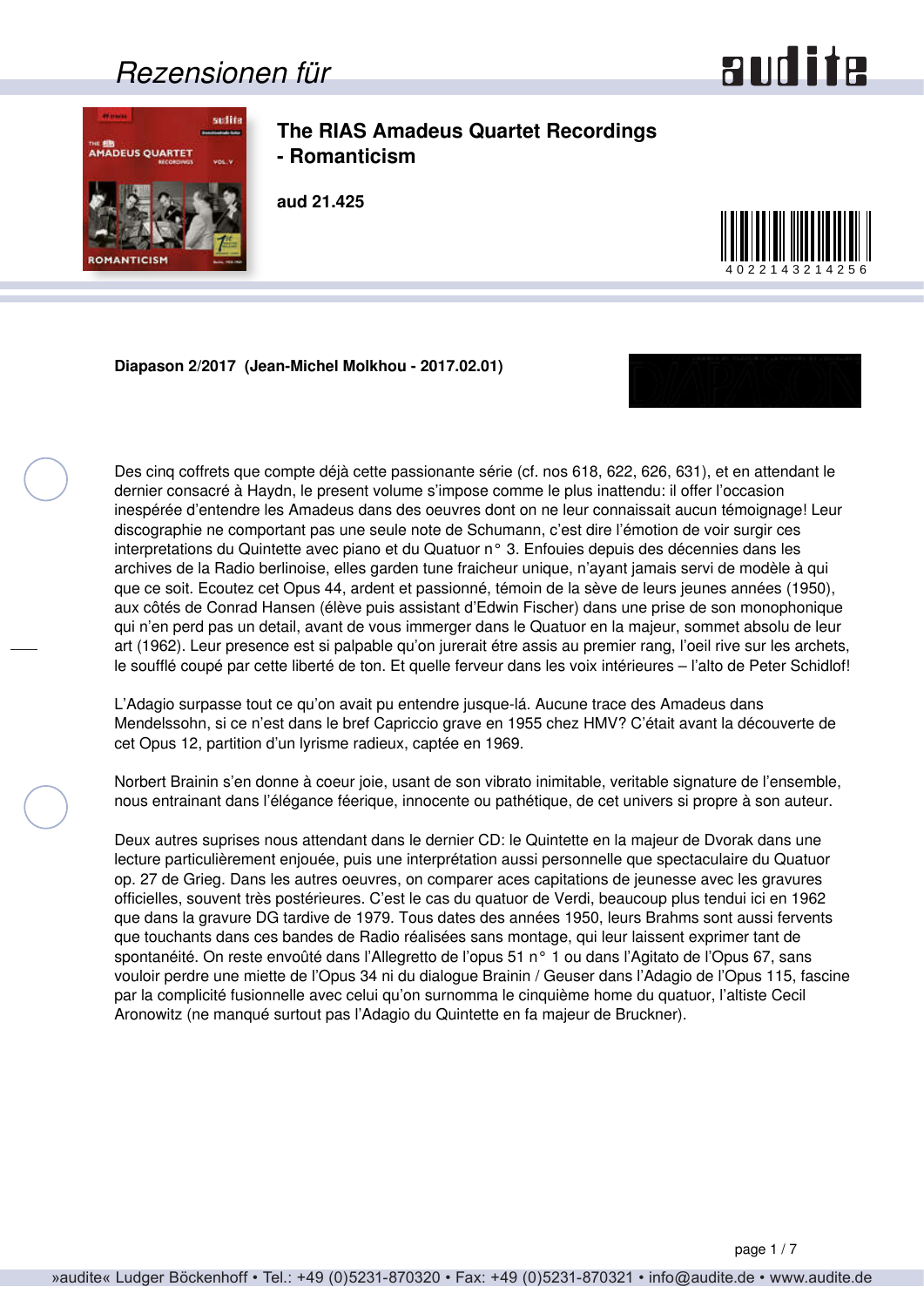### aud ite

#### <span id="page-1-0"></span>**[ensuite Kulturmagazin](http://www.ensuite.ch/) Dezember 2016 (Francois Lilienfeld - 2016.12.01)**



**Die «Zweite» Schumann: Klaviere oder Orchester?**

Obgleich die meisten der hier eingespielten Werke auch im Studio aufgenommen wurden (Westminster und vor Allem Deutsche Grammophon), lohnt sich die Anschaffung der audite-Sammlung als interessante Vergleichsbasis. Und die Schumann-Werke (ausser dem Quintett noch das Streichquartett A-dur op. 41 Nr. 3) sind sonst auf keinem Tonträger dokumentiert.

*Full review text restrained for copyright reasons.*

**Gramophone October 2017 (Rob Cowan - 2017.10.01)**

GRAMOPHO

**Chamber of delights**

*The Amadeus Quartet on vintage form in Romantic repertoire and a much-recorded Danish pianist*

With a time frame that stretches from 1950 to 1969, Audite's fifth volume of RIAS Amadeus Quartet Recordings catches this great ensemble at the height of its powers. The theme on this occasion is Romanticism, and the set includes key repertoire that the quartet never took into the recording studio. Of principal interest is Grieg's G minor Quartet (recorded 1953), a performance that for sheer energy and expressive power rivals the pre-war recording from the Budapest Quartet – the first movement especially. You get the sense that both the quartet's leader Norbert Brainin – who is on especially good form here – and his colleagues are relishing every moment of a delectable score.

Mendelssohn is represented by a fiery account (1952) of the Capriccio from Op 81 (a work the group did record complete), especially striking at its fugal centre; and the Quartet in E flat major, Op 12 (1969), which features a warmly phrased account of the opening Adagio.

Schumann is another curious absentee from the Amadeus's official discography, the Piano Quintet in E flat (1950) most engaging where in the first-movement exposition (played with repeat) the second theme is handed between the viola and the cello, whereas the Scherzo illustrates how well pianist Conrad Hansen establishes a strong presence without overwhelming his colleagues. How lovely, too, Brainin's playing in the Trio. Hansen also cues a gently rocking lullaby for the opening of Dvorak's Piano Quintet (1950), and all five players alternate poetry and high spirits for the Dumka second movement: note the wild accelerando from 7'24", before Hansen calls a halt and Brainin weeps his line with a mournful (though never overwide) vibrato and marked portamentos. This is vintage Amadeus artistry.

It's interesting that for the opening bars of the third movement of Brahms's First Quartet (1950) they take the written hairpin dynamic as a cue to enter on an aching rallentando, an option they also take on their two commercial recordings of the score, though here it's more marked. This darkly introspective reading is in marked contrast to the more songful, even genial, account from seven years later of Op 67, the finale's variations bringing the work to a colourful conclusion. The finale of the Op III String Quintet (1953, with Cecil Aronowitz), however, really fuels the flames, especially at its centre, though for sheer ebullience the opening can't compare with a roughly contemporaneous Sony recording from the Casals Festival at Prades with Isaac Stern, Alexander Schneider and friends (coupled with the Schumann Piano Quintet with Myra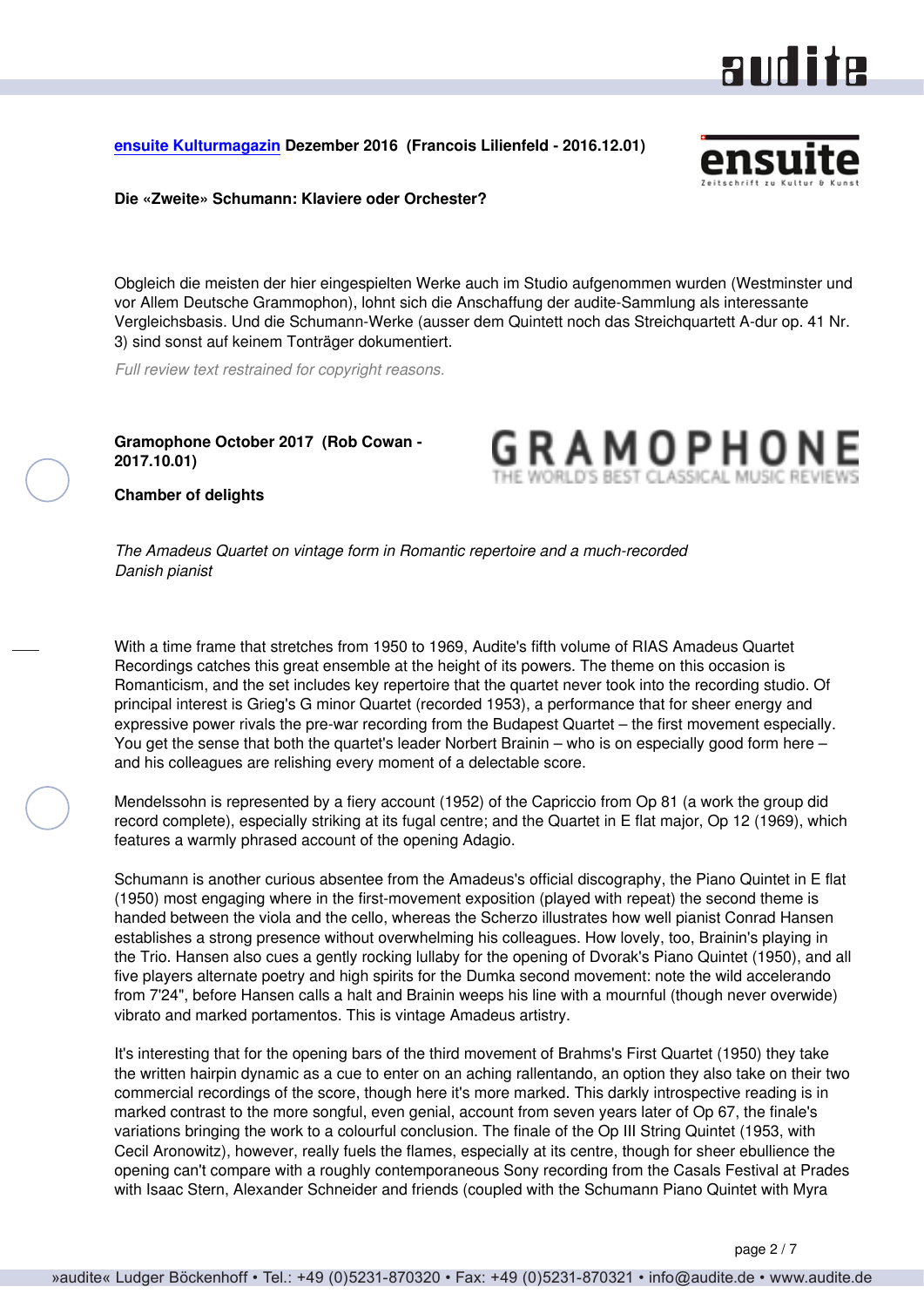<span id="page-2-0"></span>Hess), a classic that's surely due for a local reissue.

The other featured Brahms Quintets involve clarinettist Heinrich Geuser (1951), whose mellow playing fits the music's mood to perfection and Hansen (1950) whose contribution to the Piano Quintet, and the finale in particular, is powerfully communicative. Which leaves Bruckner's F major Quintet (195 7), lovingly played form start to finish (movingly emotional in the Adagio) and Verdi's E minor Quartet (1962), not quite in the same class musically as the Bruckner but very well played.

So, in closing, I'd say that of the six volumes of this invaluable edition, perhaps Volume 5, 'Romanticism', is the most treasurable of all, given the number of Amadeus repertoire rarities it includes. The transfers, all from excellent mono radio tapes, are consistently excellent. […]

**hifi & records 2/2017 (Uwe Steiner - 2017.02.01)**



*RIAS Berlin 1950 -1969, Vol. V: Romantische Kammermusik von Brahms, Schumann, Dvorak u.a.*

Die meisten der bestmöglich restaurierten Interpretationen waren bisher kaum zugänglich, und auf CD bislang gar nicht. [...] Eine Fundgrube!

*Full review text restrained for copyright reasons.*

**Record Geijutsu 2017.5 ( - 2017.05.01)**

Japanische Rezension siehe PDF!

**[www.artalinna.com](http://www.artalinna.com) 8 October 2017 (Jean-Charles Hoffelé - 2017.10.08) source: <http://www.artalinna.com/?p=8345>**

**La vérité sur les Amadeus**

Sommet de l'album, le Quatuor de Grieg, œuvre géniale qu'ils ne gravèrent jamais au disque et qu'ils magnifient par un engagement de tous les instants [...]

*Full review text restrained for copyright reasons.*





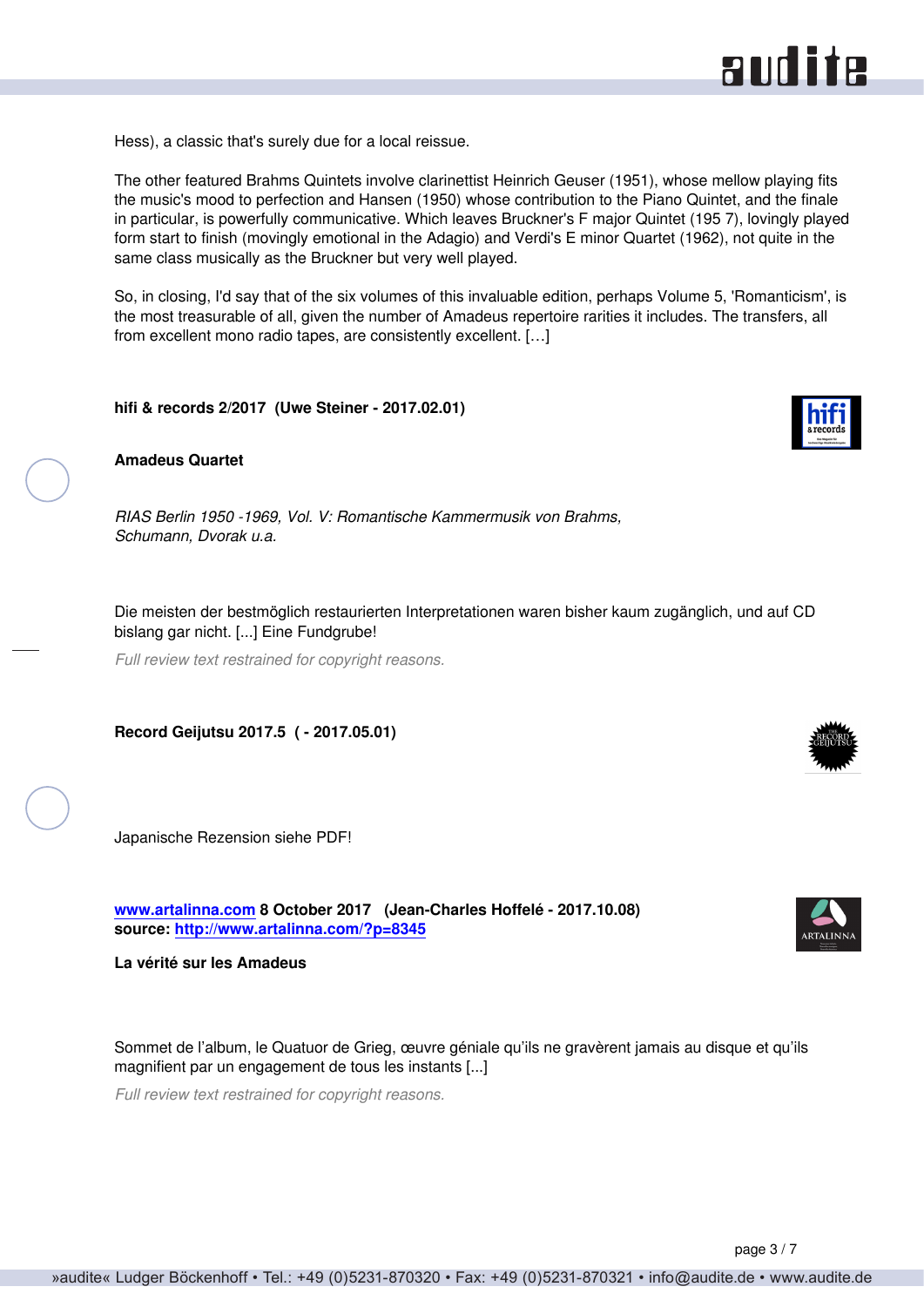### and ite

**MuricWeb** 

<span id="page-3-0"></span>**www.musicweb-international.com December 2017 (Jonathan Woolf - 2017.12.01) source: [http://www.musicweb-international.com/cl...](http://www.musicweb-international.com/classrev/2017/ROTY_2017.pdf)**

#### **Recording of the Year**

Volume 5 in Audite's survey of the Berlin broadcasts of the Amadeus Quartet is undoubtedly the most important yet. Works wholly new to the quartet's discography, superbly performed, ensure that the box is of far more than archival interest. And then there are the three guest artists – Cecil Aronowitz, Heinrich Geuser and Conrad Hansen. A box to savour.

**www.musicweb-international.com Tuesday November 14th (Jonathan Woolf - 2017.11.14) source: [http://www.musicweb-international.com/cl...](http://www.musicweb-international.com/classrev/2017/Nov/Amadeus_v5_21425.htm)**



The fifth volume in Audite's superbly refurbished boxed series covers a two-decade period from 1950-69 during which time the Amadeus Quartet set down numerous broadcast recordings at the Siemensvilla studios of RIAS. The fifth volume covers the Romantic period – from Mendelssohn and Schumann to Brahms, Bruckner, Grieg, Verdi and Dvořák. The great value – one of many, but the principal one nonetheless – is that several of the works are new to the quartet's discography.

The first three CDs are largely given over to Brahms. In the case of the C minor Quartet, Op. 51 No. 1 the recording is slightly shrill in the strings' upper register – this is something that is noticeable in a number of these earliest incarnations – though not enough to limit one's enjoyment of the performances. What one may lose in this acidic quality is more than made up when the playing is so vitalised and dramatically purposeful. The tonal breadth of the Romanze survives any possible aural impediment. It's the quality of refinement that demarcates the Op. 67 Quartet where one finds Norbert Brainin's beautiful phrasing in the Andante one of the most distinguishing markers of excellence. The 1957 recording quality is decidedly warmer, aerating the ensemble's textures to considerable advantage. A couple of days after the Op. 51 No. 1 performance the quartet returned to the radio studio to play the Piano Quintet in F minor, Op. 34 but not with one of their familiar colleagues, Clifford Curzon, but instead with Conrad Hansen. He is perfectly in tune with the conception, his own contribution being eminently well-balanced: playing of strong identity but selfless integration. Note his pizzicato-like paragraphs in the first movement, and the scaled question-and-response between the strings and piano, as well as the expressive inner voicings in the slow movement and the Scherzo's sweep. In the beautifully phrased Clarinet Quintet, chronologically the last work in the box to have been composed, the Amadeus is joined by Heinrich Geuser. A distinguished orchestral principal, teacher and soloist he had a considerable influence on the succeeding generation of clarinets, one of whom – Karl Leister, the most famous German player of his generation – was later to record the Clarinet Quintet with the Amadeus.

For the String Quintet, Op. 111 they are joined by their violist of choice, Cecil Aronowitz, for a September 1953 performance of vivid communicative power where the rhythmic pointing in the finale is as persuasive as the elements of rusticity embedded in the music. The Bruckner Quartet is sonorously declaimed but they manage to locate the wit in the Scherzo that prefaces the sustained gravity of the Adagio. Though they performed Schumann's chamber music in concert and for radio broadcast they never took any of the music into the studio, which makes the appearance of the Op.44 Piano Quintet and the A major Quartet, Op. 41 No. 3 so exciting. The former is again with Hansen in a performance dating from February 1962 notable for the flowing lyricism of the second movement and in the sensitive balance maintained in the finale. The A major's fugal and rustic predilections are happily brought out, the country dance that courses through the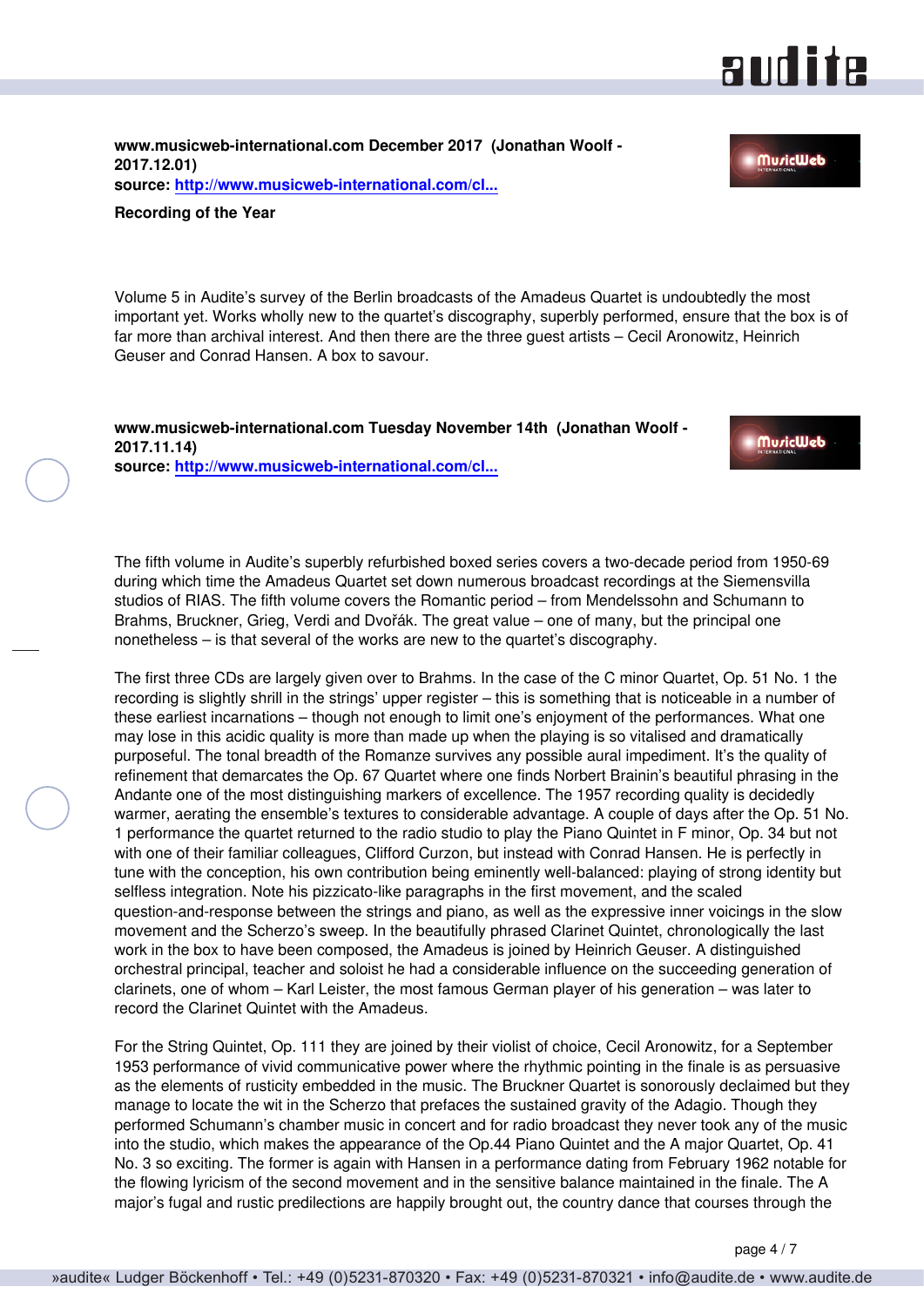## **RUD ite**

<span id="page-4-0"></span>finale being a particularly good example of the Amadeus' art. The recording quality is generous enough to make the quartet sound more characteristically themselves here than in some of the earliest readings. Even in a box this fine, disc four is therefore particularly valuable for reasons of repertoire and interpretation.

But then so too are the final discs. The Amadeus never recorded Mendelssohn's E flat major - listen to the lavishly applied tone in the Beethoven-inspired slow opening section of the first movement – but they certainly don't stint the expressive intensity of the slow movement. They did record the Capriccio from the Op. 81 Quartet as a stand-alone, and reprise that here. Perhaps surprisingly they'd had the Verdi Quartet in their repertoire right from their 1948 Wigmore Hall debut so by November 1962 it had been under their fingers for a decade-and-a-half. They'd learnt to mitigate any inherent problems in the writing whilst remaining excitingly earthy in the Prestissimo third movement. It's perhaps strange too to realise that they left behind only a single Dvořák work – inevitably, the American quartet – so the A major Piano Quintet, Op. 81 is another item new to their now-expanding discography. Hansen is again good in this 1950 reading – one can draw parallels between this interpretation and that of Curzon and the Vienna Philharmonic Quartet at around the same time, as well as on the wing with the Budapest Quartet. The Amadeus drive when required though their rhythms aren't quite as pungent as the best Czech ensembles. Finally, there is yet another newbie, the Grieg Quartet. If your standard is the impossibly high pre-war 78rpm set by the Budapest, then you will find the Amadeus not too far behind in matters of tonal breadth. It's a stylish reading and very communicatively presented.

The six CDs in this box offer great rewards for the Amadeus collector. The items new to their work list are clearly of the greatest interest and it's doubly valuable that the performances of these are no less compelling than the companion works. It's also good to hear from their collaborative artists – Aronowitz, the only violist they performed with, the great clarinetist Geuser and, of course, Hansen who makes a consistently fine impression. The original broadcast tapes have been outstandingly well realised: they're all mono with the single exception of the Mendelssohn Op. 12. In short, exemplary presentation, and a richly valuable box.

**[www.pizzicato.lu](http://www.pizzicato.lu) 17/01/2017 (Uwe Krusch - 2017.01.17) source: [http://www.pizzicato.lu/meister-auch-der...](http://www.pizzicato.lu/meister-auch-der-romantischen-klange/)**



#### **Meister auch der romantischen Klänge**

Die mit der Folge 'Romanticism' fortgesetzte Reihe der Veröffentlichungen der RIAS-Aufnahmen des Amadeus Quartetts widmet sich in diesem fünften Konvolut mit sechs CDs der romantischen Musik. Dabei sind Brahms mit fünf Werken, Mendelssohn und Schumann mit jeweils zwei sowie Bruckner, Dvorak, Grieg und Verdi mit je einem Stück vertreten.

Als Besonderheiten dieser historischen Einspielungen kann man benennen, dass einige Stücke wie das Verdi-Quartett oder die Schumann-Werke vom Amadeus Quartett zwar im Konzertsaal gespielt, aber nie auf Platte aufgenommen wurden, sondern nur fürs Radio. Außerdem sind mit sechs der dreizehn Stücke viele Quintette eingespielt. Dabei haben sie für die Streichquintette auch hier auf ihren einzigen Partner in dieser Formation, Cecil Aronowitz, gesetzt.

Mit Heinrich Geuser, der mit seinem ausdrucksvollen Ton eine ganze Generation von jungen Klarinettisten geprägt hat, haben sie das Klarinettenquintett von Brahms eingespielt. Als Pianisten für die Klavierquintette haben sie Conrad Hansen gewählt und sind damit von ihrem üblichen Partner Clifford Curzon abgewichen. Auch Hansen konnte auf eine reiche Solisten- und Lehrtätigkeit zurückblicken.

Das Quartett hat in den vierzig Jahren seines Zusammenspiels mit konstanter Besetzung eine Harmonie und ein tiefes Verständnis füreinander entwickelt. Obwohl die Aufnahmen teilweise schon wenige Jahre nach Gründung des Quartetts entstanden sind, ist dieses enge Miteinander in allen Aufnahmen zu hören.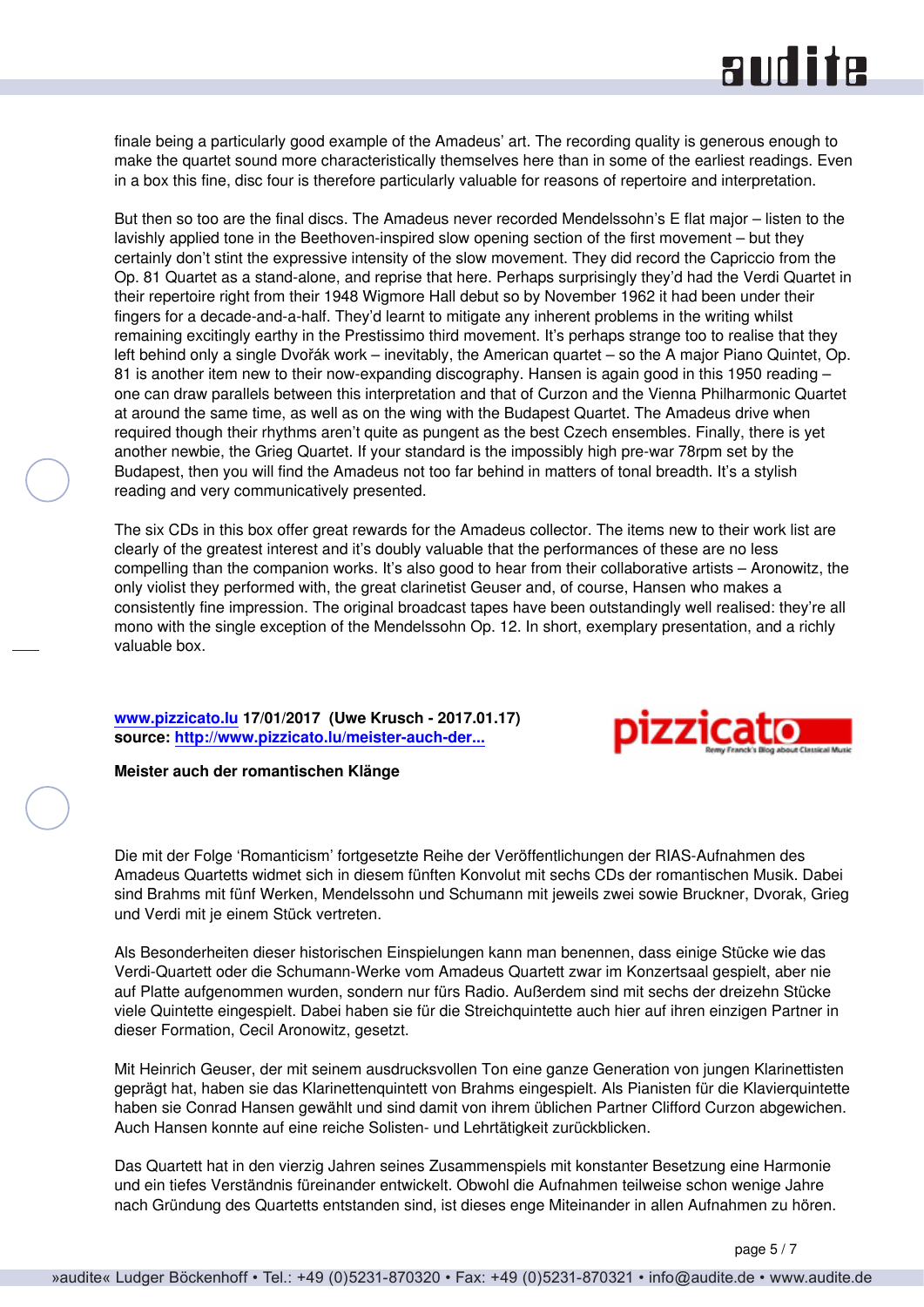

Die Romantik wird hier wohlklingend warm gezeichnet. Das führt allerdings nicht dazu, dass auch nur ein Moment langweilig oder routiniert klingt. Man spürt immer das Engagement und Intensität. Selbst das Grieg Quartett, das man auch schon disparater gehört hat, klingt schön, aber eben nicht spannungslos. Vor dem Hintergrund, dass die Aufnahmen ohne die Möglichkeit der Nachbesserungen wie unter Konzertbedingungen aufgenommen worden sind, offenbart sich die Meisterschaft des Ensembles umso mehr.

The Amadeus Quartet's performances are enthralling and show one of the great quartets of the second half of the last century in perfect togetherness and with total commitment.